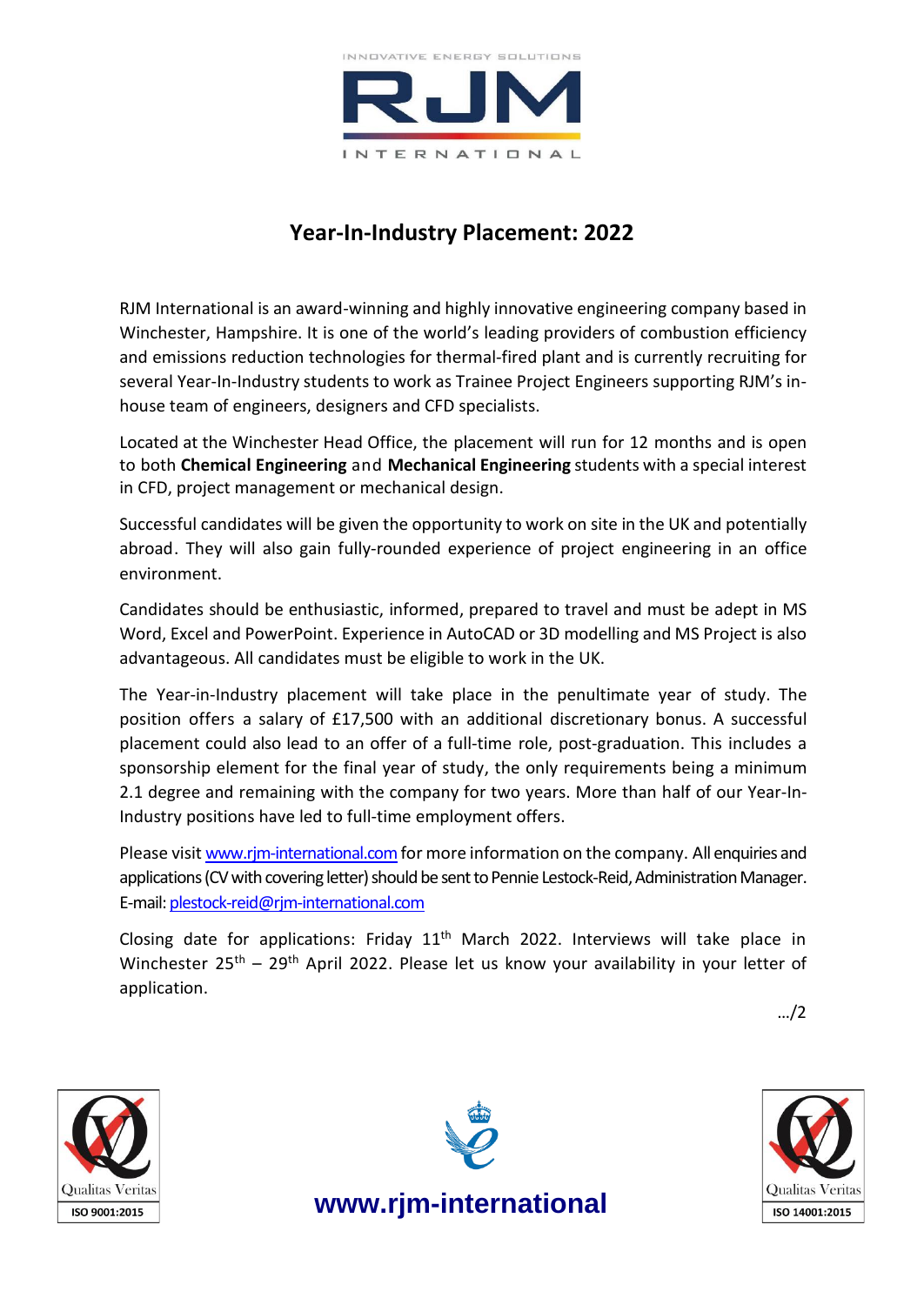





#### **OUR YII STUDENTS IN THEIR OWN WORDS…**

*2019/2020: Tom; Engineering Undergraduate, University of Sheffield:*

I had my interview for RJM in April 2019 and was delighted to be offered a placement. I started work in July 2019 and was immediately involved in a number of different projects. I have also worked on new business development, helping the company develop its expansion into the biomass and Energy from Waste markets, which has been really interesting. In addition, the placement has also allowed me to be involved in other aspects of the business, including process design and site work as well as sales and marketing. I have also been on a number of customer site visits, including a site survey of one of the UK's only two Hazardous Waste Disposal facilities.

I have also had the chance to work on some of the company's bigger projects including its largest contract, to clean up the emissions at one of Europe's most polluting power stations. This has allowed me to work with various senior engineers within the company, specialists in their respected fields, allowing me to expand on the knowledge I gained at university. I have loved my time at the company so far and would highly recommend doing a placement year at RJM.

…/3





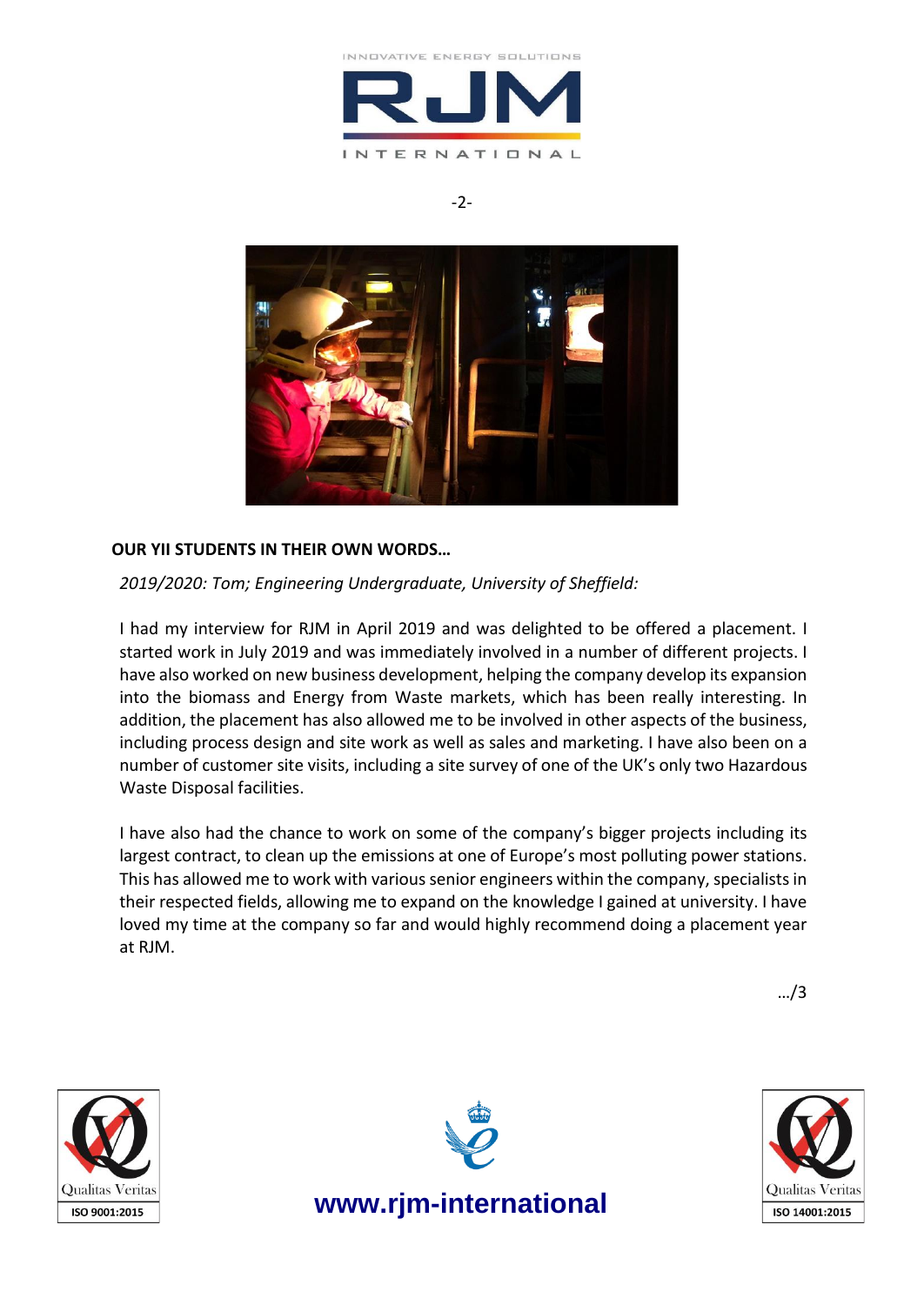

-3-

### *2018/2019: James; Engineering Undergraduate, University of Sheffield:*

I was sold on RJM as soon as I came for the placement interview in spring of 2018. It is a medium-sized business and employs welcoming, friendly people - and this was obvious from the first visit. Being at a small company gives the best opportunity to experience all aspects of working for a professional engineering company, from process design, CFD, research and development, project management and sales. Also, as it operates globally, I have had the chance to visit power stations and clients in Ireland, India and Sardinia during my YII. I would recommend a placement year with RJM wholeheartedly; you will get everything you put in and more! Update on James: He will be returning to RJM in August 2020 as a full-time employee.

# *2017/2018: Rebecca; Engineering undergraduate, Nottingham University*

I love working with RJM and I think having my YII in a relatively small company has allowed me to experience a lot more, develop my skills more quickly and made me feel fully integrated within the RJM team, right from the outset. The biggest challenge was learning what all the different acronyms mean, but everyone has been really willing to explain things – you've just got to be brave and ask lots of questions!

So far during my YII, I have drafted complex technical proposals in the office and been sent out on site as part of an RJM team carrying out boiler diagnostic tests. I then applied these findings to a series of engineering calculations that were used to modify the design of some RJM ultra-low NOx burner components. I have also been the RJM 'scribe' for a HAZOP study and had a go at using RJM's CFD modelling software and designing new components using SOLIDWORKS software.

The best opportunities for me have been working abroad and experiencing other cultures while doing a job I really enjoy at the same time. My YII has taken me to Wales, Ireland and even as far as Vietnam.

In summary, I would really recommend the RJM YII scheme for any ambitious engineer who wants an exciting and challenging year with plenty of opportunities to develop their skills. Rebecca returned to RJM full-time as a Process Engineer, following her graduation in 2019.